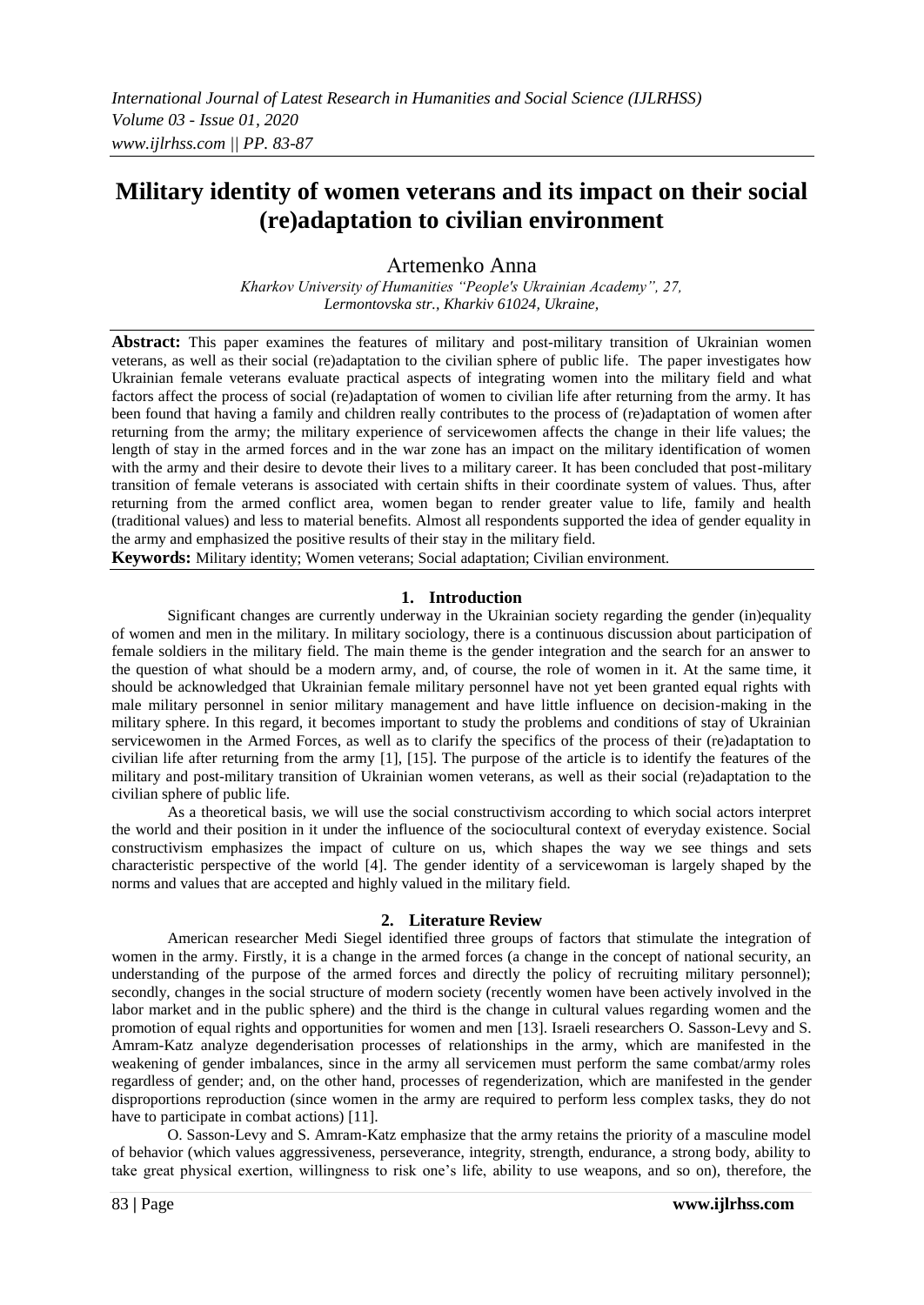## *International Journal of Latest Research in Humanities and Social Science (IJLRHSS)*

# *Volume 03 - Issue 01, 2020*

# *www.ijlrhss.com || PP. 83-87*

successful transition of women into the military field implies the assimilation of this model. Degenderisation means that the functioning of men and women in the military is relatively similar, so more differences can be seen not between male and female servicemen, but between different representatives of individual gender groups (who have different military experience, different education levels, different age) [11]. At the same time, there exists re-gendering of relationships in the army that is difficult to identify and change. It manifests itself in reproduction on a daily basis of cultural codes (e.g., a woman is weaker than a man), stereotypical patterns of behavior (for example, a woman is a worse fighter) and a hegemonic gender belief in the superiority of masculinity. Discriminatory practices are also manifested in the fact that women in the army have special standards in physical training (fewer push-ups, squats, pull-ups on the horizontal bar, shorter running distances).

O. Sasson-Levy and S. Amram-Katz have distinguished two patterns in feminist specialized literature that differently evaluate women"s participation in the army. Liberal feminists I. Feinman and L. Peach believe that women, on an equal basis with men, should have the right to serve in the military and to participate in combat [5], [9]; depriving them of this right is discriminatory because it is related with the treatment of women as a less professional "lower category" of military personnel who may occupy a limited number of jobs in the army. On the contrary, radical feminists do not consider the army to be a social field in which women must fight for equal rights with men, since the army is an institution of legitimate violence dominated by masculine patterns of behavior [11]. They believe that women joining the army help to strengthen the "immoral" institution and divert public attention from critical analysis of goals and functions of military institutions [9], [10].

D. Silva examines the integration of women into the US army, which is linked to the transformation of traditional gender relations in the military field in this country. Based on the results of interviews with 38 US servicewomen, D. Silva concluded that for the majority of women surveyed (about two-thirds), the main thing is to evaluate the military personnel not by sex, but by professional characteristics, and, accordingly, personal quality of servicemen [14]. On the other hand, the women interviewed emphasized the importance for them of traditional signs of femininity – attractiveness, sensitivity, marriage and motherhood – although they acknowledged that these characteristics were difficult to combine with military practices. Many women said they did not want a long military career, as this could hinder their plans to marry and have children (and only one woman interviewed said she planned to stay in the army for a long time if necessary) [14].

O. Sasson-Levy in the article entitled "Feminism and Military Gender Practices: Israeli Women Soldiers in "Masculine" Roles" (2003) emphasizes that "Israeli female soldiers form gender identity in accordance with the model of hegemonic courage of a warrior by performing three interrelated practices: 1) imitation of bodily and discursive actions of fighters (carrying weapons, sharp movements, good physical condition, obscene language); 2) distancing themselves from "traditional femininity" (with its emphasis on external decoration and concern for the beauty of the body); and 3) trivialization of sexual harassment" [12]. The consequence of the implementation of these practices is the assimilation of the male ideology of the soldier and identification with the patriarchal order of the army, which is in fact an obstacle to the real integration of women in the military field and the reason for their role marginalization.

On the contrary, F. Pinch, A. McIntyre, F. Brown, and A. Okros emphasize that in many Western countries servicewomen have been granted equal rights with men, allowing them to participate in hostilities and serve in all branches of the armed forces, enabling them to fully integrate into the army system. So, in 1985 in Norway women were given the right to perform all combat functions, including submarine service. Denmark adopted a policy of full integration of women in the army system in 1988. Canadian servicewomen obtained an opportunity to serve in almost every military branch since 1989, and since 2001 – aboard submarines. In theory, all army positions are open to women in the USA, the Netherlands and France, although F. Pinch, A. McIntyre, F. Brown and A. Okros note the possibility of deviation of practice from theory, since in reality it can be observed that the higher the level of command staff, the fewer women are there [3]. In Belgium, for example, the number of female private soldiers in 2001 was 10%; non-commissioned officers – only 5.8% and officers – 4.7%. In Denmark, women make up 8% of private soldiers, 4% of sergeants and 3% of officers. Most often, servicewomen occupy administrative and technical positions [3]. In the United Kingdom, a ban on women"s participation in close combat was lifted in 2016, after which women were allowed to serve in the Royal Tank Corps and in 2017 in the Air Force [7]. In 2016 in the United States, women were allowed to serve in all combat units, including the marines and the Special Forces. More than 200,000 women are currently serving in the U.S. Army (about 15% of the total U.S. military).

In 2018, some laws were amended in Ukraine to "ensure equal rights and opportunities for women and men in military service in the Armed Forces of Ukraine and other military formations" [8]. Servicewomen obtained equal access to posts and military ranks with men and equal responsibilities. Almost 25,000 women are serving in the Ukrainian army, of whom more than 3,000 are in officer positions. More than 9,000 women serve in military units as combat personnel. In total, over 55,000 women serve and work in the Ukrainian army.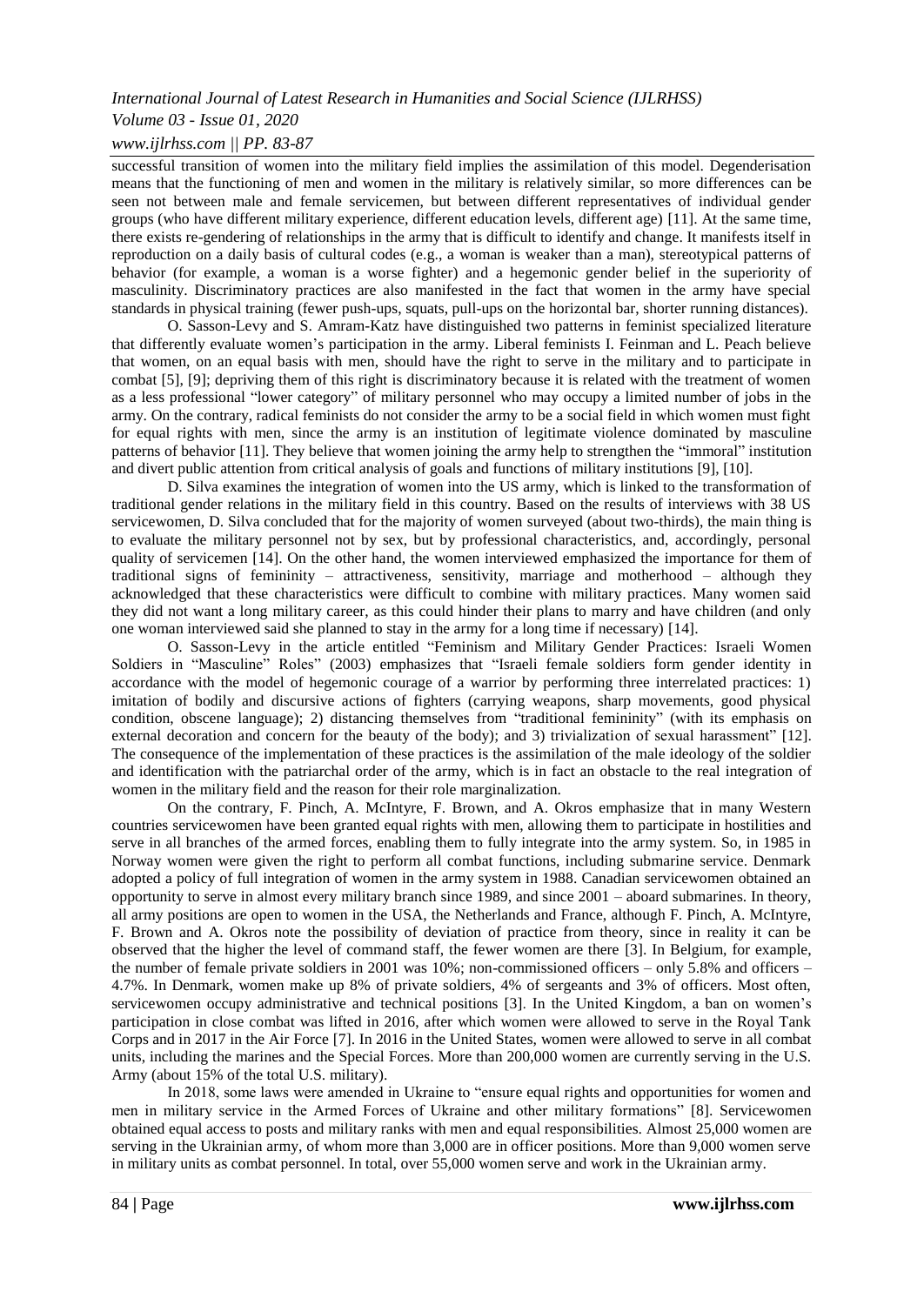## *International Journal of Latest Research in Humanities and Social Science (IJLRHSS)*

## *Volume 03 - Issue 01, 2020*

#### *www.ijlrhss.com || PP. 83-87*

M. Berlinska, T. Martseniuk, A. Kvit, G. Grytsenko studied the attitude of Ukrainian women to the problem of women's integration into the ranks of the Ukrainian army [6]. "In general, the respondents approve the idea that women should have the opportunity to serve in the army on an equal basis with men at their own free will, as well as to occupy leading and advantageous positions along with them" [6]. At the same time, Ukrainian servicewomen noted that despite the introduction of a policy of integrating women into the military field, they still have no opportunity to make decisions in the army.

#### **3. Methodology and results**

In April-May 2019 in Zhytomyr and Kyiv, we conducted a semi-structured interview with eight female veterans that took part in armed conflict in the Donbass (see Table 1) on the topic: "The military identity of female veterans and their social (re)adaptation to civilian life". The purpose of the interview was to identify how female veterans evaluate the practical aspects of integrating women into the military field; how men treat servicewomen; what factors affect the process of social (re)adaptation of women to civilian life after returning from the army. The hypotheses of our study were the following: 1) the presence of a family and children should facilitate the process of women adaptation after returning from the army; 2) the military experience of servicewomen should influence the change in their life values; 3) the length of time spent in the armed forces and participation in hostilities should affect the military identification of women with the army.

|                | Name     | Age | $\cdots$ $\cdots$<br>Service<br>duration | Kind of troops                | Voluntarily or<br>by profession<br>took part in<br>armed<br>an<br>conflict | Marital status              | Education<br>level  |
|----------------|----------|-----|------------------------------------------|-------------------------------|----------------------------------------------------------------------------|-----------------------------|---------------------|
| 1              | Alina    | 20  | 3 years                                  | Overland troops               | Voluntarily                                                                | Unmarried                   | College<br>graduate |
| $\overline{2}$ | Elena    | 23  | 2 years                                  | Overland troops               | Voluntarily                                                                | Married,<br>no<br>children  | College<br>graduate |
| 3              | Tatiana  | 24  | 4 years                                  | Airborne<br>assault<br>troops | Voluntarily                                                                | Unmarried                   | Bachelor            |
| 4              | Victoria | 25  | 2 years                                  | Airborne<br>assault<br>troops | Voluntarily                                                                | Married, one child          | Bachelor            |
| 5              | Katerina | 27  | 2 years                                  | Overland troops               | Voluntarily                                                                | Married, one child          | <b>Bachelor</b>     |
| 6              | Inga     | 28  | 3 years                                  | Overland troops               | By profession                                                              | Divorced,<br>one<br>child   | College<br>graduate |
|                | Olga     | 31  | 10 years                                 | Airborne<br>assault<br>troops | By profession                                                              | Married,<br>two<br>children | Bachelor            |
| 8              | Natalia  | 42  | 15 years                                 | Overland troops               | By profession                                                              | Unmarried                   | College<br>graduate |

**Table 1**: Socio-demographic characteristics of interview participants

When asked whether women should serve in the army, all respondents answered positively and emphasized that according to their abilities, women differ little from men. Women emphasized the importance of gender equality in the military sphere. For example, according to Elena, 23 years old:

"*Yes, a woman should be in the army. I don't even understand how a woman differs from a man. In some cases, women are better at working or with some kind of order than men. And how many such examples of women who can do everything and still command men. I think that a woman in the army should not be discriminated".*

Respondents reported a different attitude of male servicemen to women in the army, from negative to positive. Some men consulted with respondents about various life problems, some perceived them as their colleagues, but there were also those who did not hide their annoyance about the presence of women in the war. For example, Victoria, 25 years old:

"*For me, the problem was that men do not always perceive you as a specialist. There were such cases when men asked why you came here, how you can help. This is certainly not very pleasant, but other men supported us."*

Olena, 23 years old:

"*There were those who did not accept us, well, as soldiers. Here is a nurse or a cook there, yes. But the same nurse or cook is already under bullets and is not afraid, so why can't she go to battle with the men?*"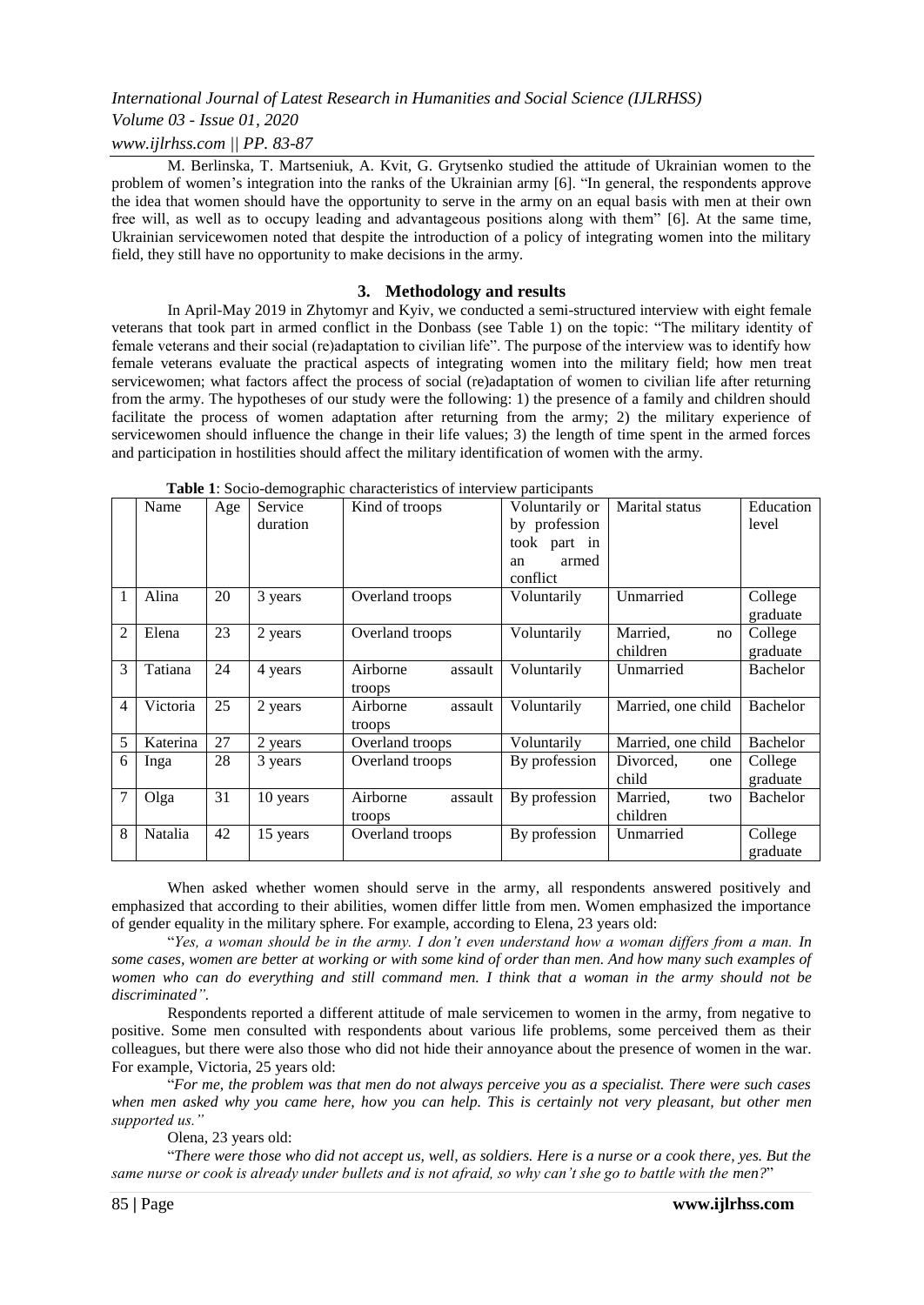#### *International Journal of Latest Research in Humanities and Social Science (IJLRHSS)*

## *Volume 03 - Issue 01, 2020*

#### *www.ijlrhss.com || PP. 83-87*

Among the problems faced by women in the army, respondents identified: difficult living conditions, often related to the need to live in the same room with men; difficulties with hygiene (shower, toilets); psychological trauma associated with the death and trauma of colleagues. Three respondents (physicians by profession) pointed to professional problems, such as lack of medication and lack of training of military personnel to provide primary self-help.

Alina, 20 years old:

"*I don't want to suffer such an experience anymore, when you watch your comrades die and get injured, it's very difficult. The conditions there are generally bad."*

Inga, 28 years old:

"*I came across such problems when people could not elementarily help themselves and this issue was especially at the beginning of the war because people were not ready for this.*"

However, despite the difficult conditions of being in the war, all respondents said they had positive feelings about the army and their combat experience. All of them reported that they are proud of being soldiers and could not imagine themselves out of the army (they want to continue serving in military structures). It can be assumed that the existence of stable identification of respondents with the army is explained by the fact that they all spent quite a long time in the army (from 2 to 15 years), which had to be related to alternative and militaristic re-socialization (according to P. Berger and T. Luckmann). For example, Alina, 20 years old:

*"I relate myself with the army, I am proud that I am a servicewoman, that I can do something for my country. I want to help further so that this war ends faster. Now I will help as a volunteer, I want to support my friends, because I understand how hard it is for them"*.

Inga, 28 years old:

"*I will not work in any civilian institution somewhere. Moreover, I'm even not afraid to say this, the salary in the military, as for a woman, is a very good salary".*

All respondents said that returning from the army to the civilian field was difficult because it was associated with a sharp contrast between the way of life of military personnel and civilians. Hasteless civilian life was perceived as something unreal and absurd. All respondents reported that it takes a long time to get used to the conditions of civilian life (more than three months). They also stated that they had adapted to civilian life on their own or with the help of relatives; none of them addressed the services of psychologists.

Our study identified a relation between having a child/a family and the success of social (re)adaptation of female veterans. The presence of children accelerates the period of adaptation to civilian life for women. For example, Inga, 28 years old (divorced, has a child):

*"When you have kids, you adapt faster. You're in the family, you are at ease, but it's hard ... If not for a child, I don't know. Probably this all would be longer..."*

Kateryna, 27 years old (married, has a child):

*"My relatives helped to adapt, somehow they found those words, and the kids, that's what helps us. I had why and for whom to adapt as quickly as possible."*

With regard to the impact of the military experience on the lives and well-being of the respondents, they all drew attention to such a positive result of being in the army, as a change in life values and developing discipline and resilience. Women said that the priority value has become the life and health of loved ones, rather than material wealth.

For example, Inga, 28 years old:

*"The military service tempered me, and the hostilities that I was in, they helped to rethink life, that is, to understand other values in life, and when I returned, I looked at life very differently. Life is appreciated, much appreciated."*

Kateryna, 27 years old:

*"This is such a reevaluation of everything. Your life, the lives of people close to you. You understand that everything that was important is no longer that way. You start to appreciate something else. I will say so, before going to war, material benefits were very important for me, I just wanted to have the best for me and my baby, but when I got there, I realized what is primary in this life".*

It can be concluded that, as a result of participation in the armed conflict in the Donbass, Ukrainian women veterans began to give priority not to the modernist values of material well-being or post-modernist values of creativity, but to the traditionalist values of health, family, and preservation of life.

#### **4. Conclusion**

According to the results of our study, the hypotheses were confirmed. It has been found that having a family and children really contributes to the process of (re)adaptation of women after returning from the army; the military experience of servicewomen affects the change in their life values; the length of stay in the armed